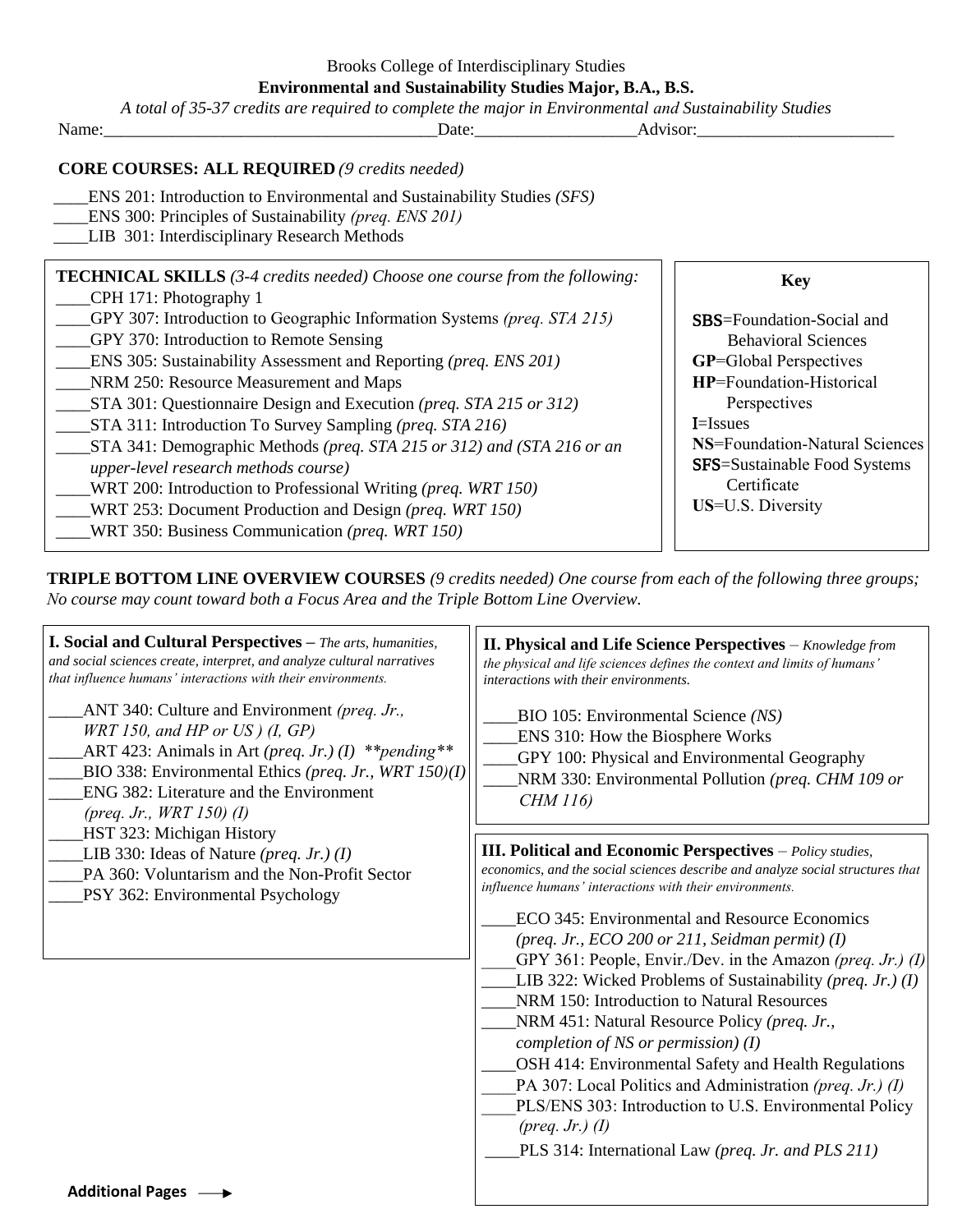## **Focus Area Courses** *(9-10 credits minimum)*

*Students must complete the required coursework in at least one of the following Focus Areas: Culture and the Built Environment, Sustainable Food Systems, Energy, or Water Resources*

| <b>Focus Area: Culture and the Built Environment</b><br>Complete one course from each perspectives list; No course may count as<br>both a Focus Area course and as a Triple Bottom Line course.<br><b>I. Social and Cultural Perspectives</b>                                                                                                                                                                                                                                   | <b>Focus Area: Sustainable Food Systems</b><br>Complete the required food safety course and one course from each<br>perspectives list; No course may count as both a Focus Area course and<br>as a Triple Bottom Line course.                                                                                                                                                                               |  |
|---------------------------------------------------------------------------------------------------------------------------------------------------------------------------------------------------------------------------------------------------------------------------------------------------------------------------------------------------------------------------------------------------------------------------------------------------------------------------------|-------------------------------------------------------------------------------------------------------------------------------------------------------------------------------------------------------------------------------------------------------------------------------------------------------------------------------------------------------------------------------------------------------------|--|
| _ANT 340: Culture and Environment (preq. Jr., WRT 150, and<br>$HP$ or $US$ ) (I, $GP$ )<br><b>ENG</b> 382: Literature and the Environment ( <i>preq. Jr, WRT 150)</i> ( <i>I</i> )<br>_GPY 410: Landscape Analysis and Green Infrastructure<br>$(\text{preq Jr.})$ (I)<br>HST 320: American Indians<br>_HST 327: History of United States Urban Society<br>_SW 150: Intro to Social Work and Social Welfare (SBS)<br>WGS 335: Women, Health and the Environment (preq. Jr.) (I) | <b>Requirement: Food Safety</b><br>_HTM 201: Good Food Gone Bad- Food Safety for Everyone<br>(OR)<br>_HTM 250: Food Production and Kitchen Management<br>I. Social and Cultural Perspectives<br>ART 423: Animals in Art (preq. Jr.) (I) ** pending**<br>ENS 311: To Bee or Not to Bee; Honey Bees and Social Impact<br>_GPY 362 Farmers, Crops, and Our Challenging Ag. World<br>$(preq. Jr.) (I, GP, SFS)$ |  |
| <b>II. Physical and Life Science Perspectives</b><br>EGR 306: Urban Sustainability (preq. Jr., MTH 110) (I)<br>GPY 312: Urban and Regional Environmental Planning<br>NRM 330: Environmental Pollution (preq. CHM 109 or 116)                                                                                                                                                                                                                                                    | GPY 363: World Forests and Their Use (preq. Jr.) (I)<br>_HNR 203: Food for Thought I (preq. Honors College,<br>previous HNR course)<br>LIB 342: Food Matters (preq. Jr.) (I, SFS)<br>$\_\$ textrm{SOC} 288: Sociology of Food (SFS)                                                                                                                                                                         |  |
| <b>Political and Economic Perspectives</b><br>Ш.<br>_CJ 370: Environmental Crime and Justice (preq. Jr.)<br>_GPY/PA 324: Urbanization (preq. Jr.) (I, GP)<br>GPY 335: Globalization and Development (preq. Jr.) (I)<br>GPY 361: People Envir. and Dev. in the Amazon (preq. Jr.) (I)<br>_HTM 368: Geotourism (preq. Jr., HTM 202) (I)<br>SOC 351: Urban Sociology (preq. Jr., SOC 101) (I)                                                                                      | <b>II. Physical and Life Science Perspectives</b><br>_BIO 319: Global Agricultural Sustainability (preq. Jr,<br>completion of gen. ed. Life Sc.) (I, SFS)<br>ENS 392: Sustainable Agriculture: Ideas/Tech. (preq. Jr.) (SFS, I)<br>NRM 281: Principles of Soil Science (preq. CHM 109 or<br><b>CHM 115) (SFS)</b>                                                                                           |  |
|                                                                                                                                                                                                                                                                                                                                                                                                                                                                                 | <b>III. Political and Economic Perspectives</b><br>GPY 345: Geography and Land Use Management of MI and the<br><b>Great Lakes Area</b><br>$_GPY$ 361: People, Envir, and Dev. in the Amazon (preq. Jr) (I)                                                                                                                                                                                                  |  |

#### **Focus Area: Energy**

*Complete one course from each perspectives list; No course may count as both a Focus Area course and a Triple Bottom Line course.* 

## **I. Social and Cultural Perspectives**

- \_\_GPY 363: World Forests and Their Use *(preq. Jr.) (I)*
- \_\_HST 323: Michigan History
- \_\_IDS 350: Climate Change Conversations and Collaboration for Our Future
- \_\_LIB 330: Ideas of Nature *(preq. Jr.) (I)*

# **II. Physical and Life Science Perspectives**

- \_\_BIO 105: Environmental Science *(NS)*
- \_\_BIO 215: General Ecology *(preq. BIO 120 & 121 can be taken concurrently)*
- \_\_EGR 360: Thermodynamics *(preq. PHY 231 or 234, MTH 302)*
- \_\_GPY/ENS 412: Global Climate and Environmental Change *(preq. Jr.) (I, SFS)*

# **III. Political and Economic Perspectives**

- \_\_ECO 345: Environmental and Resource Economics *(preq. Jr., ECO 200 or 211, Seidman Permit) (I)*
- *\_\_*EGR 406: Renewable Energy Systems: Structure, Policy and Analysis *(preq. Jr., STA 215 or 200 or 312) (I)*
- \_\_NRM 451: Natural Resource Policy *(preq. Jr., completion of NS or permission) (I)*

**Additional Focus Area Courses on the Next Page**